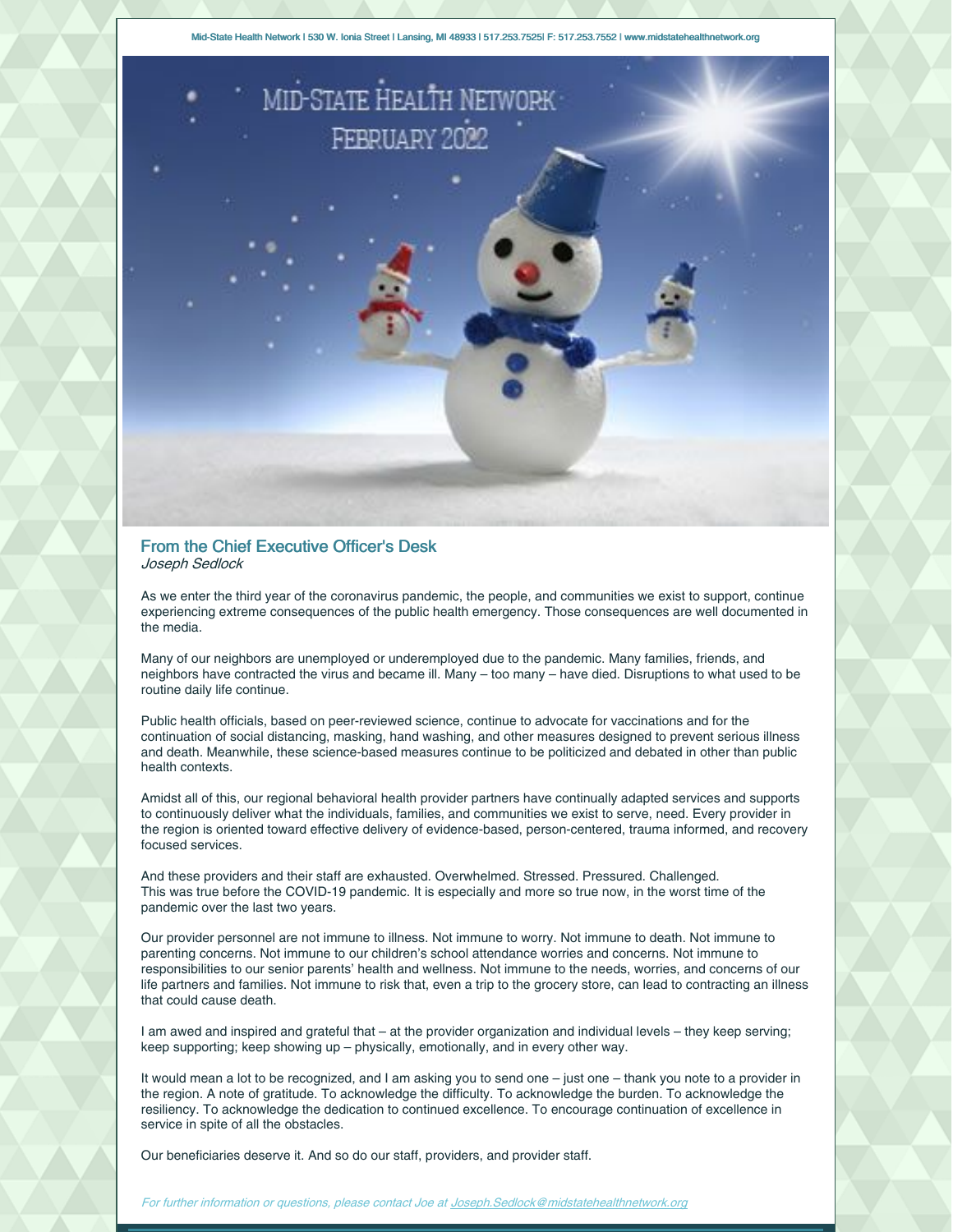# New Data Available - MSHN Website

As directed by the MSHN Board of Directors, MSHN continues to strive for data driven metrics in our regional strategic planning and committee level decision making. Our teams have been working to provide the Board and our Stakeholders with interactive data points. The MSHN website has been updated to include information related to enrollment, performance measures, financial services, population served and site review results. Through PowerBI (MSHN's analytics reporting tool) the data presented allows for sorting by various elements, including, but not limited to: County, Community Mental Health Services programs, age and race. In addition, MSHN's Balanced Scorecard Measures are also now available online. I encourage members to check out the new format and provide feedback to MSHN through our link at: [info@midstatehealthnetwork.org](mailto:info@midstatehealthnetwork.org).

## Performance Indicators



# Population Served





For further information or questions, please contact Amanda at [Amanda.Ittner@midstatehealthnetwork.org](mailto:amanda.ittner@midstatehealthnetwork.org)

Information Technology Steve Grulke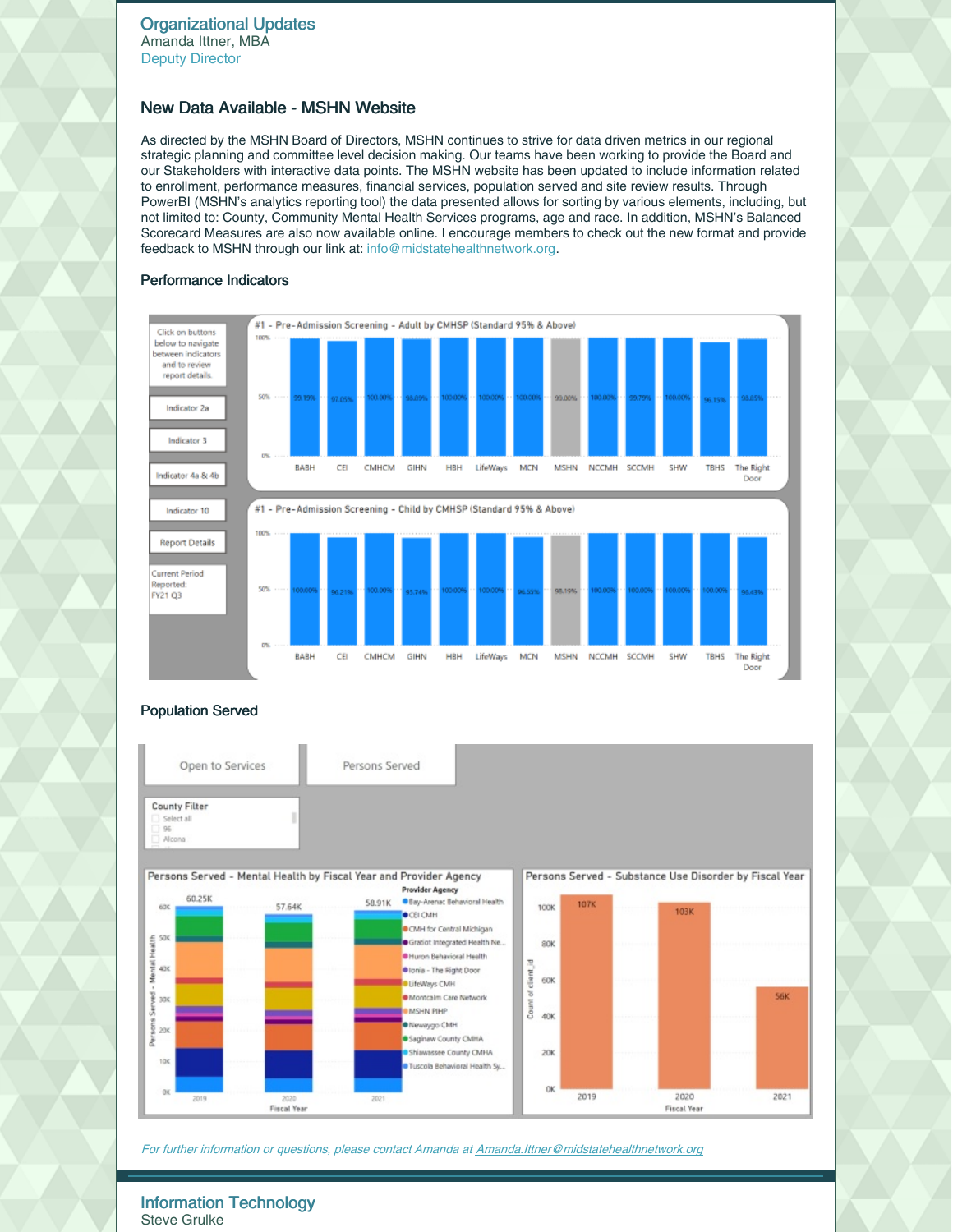#### Chief Information Officer

I would like to acknowledge the great work of Forest Goodrich over the past several years, in leading the Information Technology group as CIO at MSHN. I hope he enjoys health, happiness and makes meaningful memories as he enters the sought-after job title of "Retired". Congratulations, Forest!

A major task of the Information Technology (IT) department is data reporting to MDHHS. Our MDHHS contract indicates that encounters and BH TEDS data for FY 21 are due to the State by 12/31/2021. We are currently reviewing all the data that was submitted from our partners and verifying it reflects the true picture of what happened, in addition to working with MDHHS. To date, MSHN has demonstrated outstanding performance for encounters and BH TEDS reporting.

The new fiscal year is forcing many adjustments in the reporting structure, mainly adding, changing, and removing service code modifiers. We had to update the REMI system to allow for both FY 21 and FY 22 data to be reported at the same time. The remainder of last fiscal year's data needs to be reported using the old format and providers need to be able to enter data for the new fiscal year in the new format.

MSHN began working with Providence on a security risk assessment they conducted, which will provide some insight into the areas of our environment that need some improvement in terms of policy and procedure and possibly some investment in products or services. The full report and required action steps will be shared with the Board when available.

For further information or questions, please contact Steve at [Steve.Grulke@midstatehealthnetwork.org](mailto:steve.grulke@midstatehealthnetwork.org)

### **Finance**

Leslie Thomas, MBA, CPA Chief Financial Officer

MSHN's Finance Team is working on an FY 2022 Budget Amendment to be presented during the March 2022 Board of Directors' Meeting. The budget amendment was originally scheduled for presentation during January's meeting however FY 2022 first quarter expense data was incomplete. MSHN's typical process includes presentation of the current fiscal year's amended budget and the upcoming fiscal year's original budget during September's Board Meeting. As previously reported, MDHHS disseminated the final Rate Certification letter later than usual which resulted in MSHN developing fiscal assumptions for the FY 22 budget. Our new rate estimates indicate a significant revenue increase which will likely be offset by higher CMHSP spending especially related to staff retention efforts. In addition, the final Rate Certification and FY 22 MDHHS payments have provided additional information on the impact of Certified Community Behavioral Health Center (CCBHC) revenue. MSHN's demonstration sites are The Right Door (TRD), Community Mental Health Authority of Clinton, Eaton and Ingham Counties (CEI), and Saginaw County Community Mental Health Authority and as of December 2021, each are either fully or have provisional CCBHC certification.

MDHHS has provided preliminary guidance on funding CCBHCs however the State's reconciliation process is still evolving. MSHN has developed its own reconciliation process for funds sent to CCBHCs and have shared this information with TRD, CEI, and Saginaw. It is important to establish regional consistency as we await final MDHHS guidance.

Lastly, Finance staff are currently engaged with Roslund Prestage & Company for completion of MSHN's FY 2021 Fiscal Audit.

For further information or questions, please contact Leslie at Leslie. Thomas@midstatehealthnetwork.org

### Behavioral Health Todd Lewicki, PhD, LMSW, MBA Chief Behavioral Health Officer

### Conflict Free Access and Planning

The Michigan Department of Health and Human Services (MDHHS) implements numerous collaborative workgroups involving input and expertise from Pre-Paid Inpatient Health Plans (PIHPs), Community Mental Health Service Programs (CMHSPs), and advocacy organizations. This has been a strength for MDHHS in not only having excellent cross-agency representation and participation but has served as an effective conduit for addressing the implementation of federal and state laws and regulations. Originally starting out being termed as "Conflict-Free Case Management," this new workgroup focus was changed to be called the Conflict-Free Access and Planning (CFAP) Workgroup. This name change was to better align with the focus of addressing regulations for populations served under all managed care waivers including the Children's Waiver Program (CWP), Children with Serious Emotional Disturbances Waiver (SEDW), Habilitations Supports Waiver (HSW), 1015(i) State Plan Home and Community-Based Services (HCBS), and 1115 waivers. The focus is on activities addressed by policies connected to these HCBS services and are not simply case management alone but are aligned with processes associated with service planning and implementation.

Driven on an ethical level and operationalized by the HCBS Final Rule, the process of service access and planning are to focus on the needs of persons served rather than the financial interests of the serving organization. Procedurally, there exists the potential for "conflicts of interest" to occur during the steps involved in applying the process of access to services and the planning steps associated with their implementation. This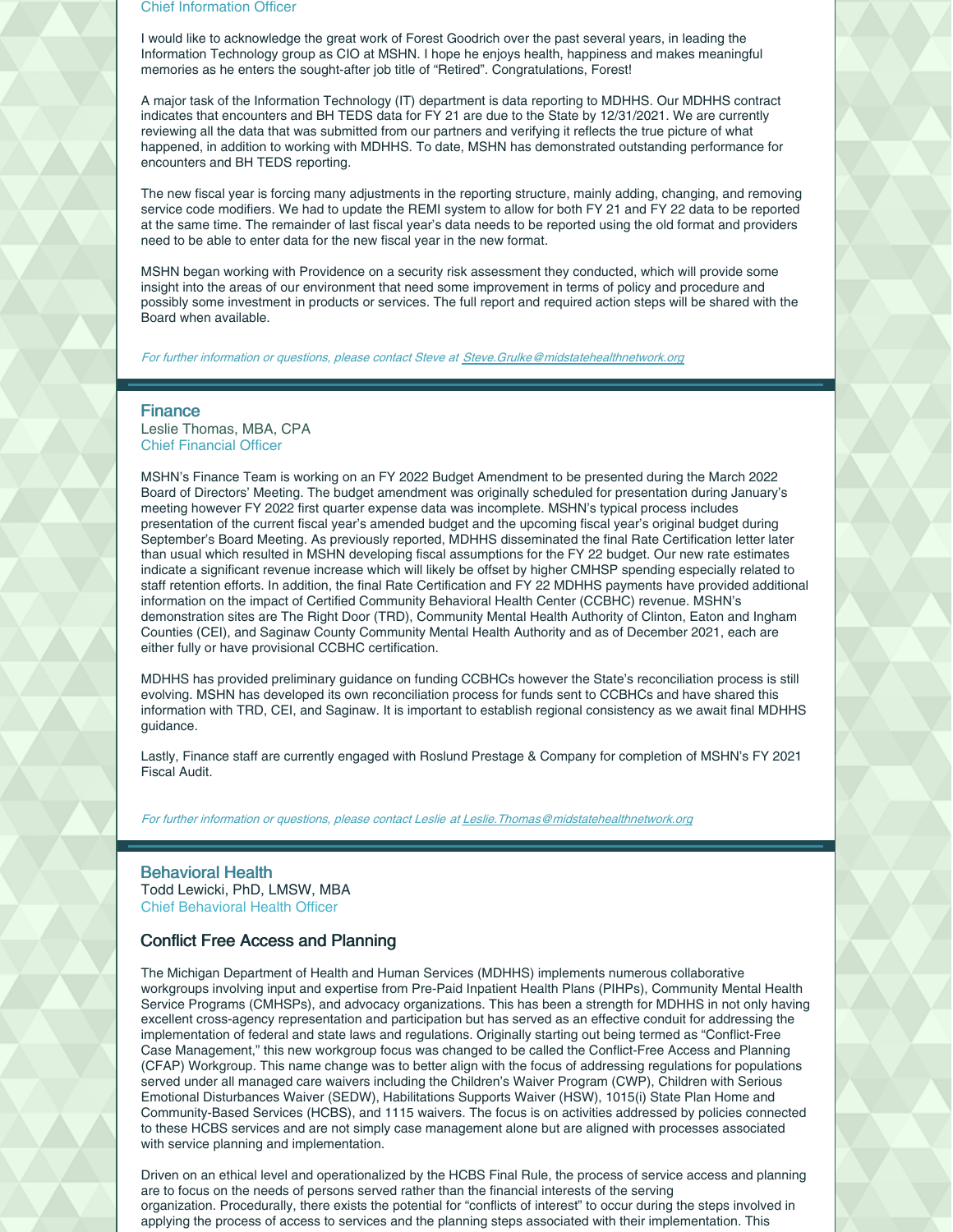systemic vulnerability could potentially happen (purposefully or accidentally) when an organization is involved in the determination of eligibility and service planning and also provides the services directly identified in the service plan. Thus, organizations must have strategies in place that allow the individual to select the organization of their choosing (without undue influence, i.e., autonomy) to provide the services for which have been deemed eligible.

The CFAP workgroup will be focused and goal-driven over the next 14 months as the due date for HCBS Final Rule compliance nears in March 2023. CFAP is tied to the HCBS Rule and federal authority as a reference to conflictfree case management. The group's mission and scope will be to discuss and provide feedback on options for implementation of CFAP regulations for the persons receiving the CWP, SEDW, 1915(i) state plan amendment, and 1115 waivers. This is to include reviewing the current federal regulations related to CFAP and conflict of interest, reviewing current mitigation strategies being used, researching additional options and guidance, analysis of system impact at multiple levels (persons served, clinical practices, financing structures, contracts, electronic medical records, and utilization management). While the CFAP workgroup has begun their important work in this area, the efforts and outcomes will be focused on comprehensive firewall-oriented steps that will include safeguards, conflict mitigation, and administrative procedures.

For any questions, comments or concerns related to the above and/or MSHN Behavioral Health, please contact Todd at [Todd.Lewicki@midstatehealthnetwork.org](mailto:Todd.Lewicki@midstatehealthnetwork.org)

### Utilization Management & Care Coordination Skye Pletcher-Negrón, LPC, CAADC Director of Utilization and Care Management

## MSHN Regional Equity Advisory Committee for Health (REACH)

MSHN is very pleased to announce the formation of a new Regional Equity Advisory Committee for Health (REACH), which met for the first time on January 24<sup>th</sup>, 2022. REACH is an advisory body comprised of stakeholders and community partners with lived experience as members of historically marginalized demographic groups that have faced discrimination, violence and adverse health consequences. While no individual person is representative of an entire group of people, REACH committee members bring a wealth of knowledge and experience to the table. Collectively, they will help ensure that multiple perspectives inform Mid-State's mission to ensure equitable access and delivery of behavioral health services across MSHN's diverse 21-county region.

REACH was created to support regional operations through the lens of diversity, equity, and inclusion (DEI). Responsibilities of this advisory body include:

- Ensure attention to issues of equity, including reducing health disparities in access and delivery of behavioral health and substance use disorder (SUD) services
- Incorporate a trauma-informed perspective that accounts for historical and racialized trauma.
- Address stigma and bias that may impact health outcomes.
- Review MSHN's Strategic Plan priority of "better equity" and offer input on defining better equity.
- Work to establish consensus around definitions and shared values relative to DEI in the space where MSHN does its work.
- Support and reinforce health equity as a perpetual focus across all departments, functions and strategic priorities.
- Offer guidance as it relates to performing an organizational diversity, equity, and inclusion (DEI) selfassessment

Please join us in welcoming REACH members and expressing our sincere appreciation for their partnership and expertise as we strive together to achieve better equity for all persons served!

If you have questions, feedback, or would like to know more about REACH, please contact MSHN's liaisons to the REACH workgroup:

Dani Meier at **[Dani.Meier@midstatehealthnetwork.org](mailto:Dani.Meier@midstatehealthnetwork.org)** Skye Pletcher at [Skye.Pletcher@midstatehealthnetwork.org](mailto:Skye.Pletcher@midstatehealthnetwork.org) Initial Membership- REACH 2022: Ricardo Bowden, Peer360 Debbie Edokpolo, Michigan Primary Care Association Afaf Humayun, Michigan Center for Youth Justice Jean Lee, Okemos Public Schools Shelly Milligan, Breakout Drug Education, Family Service & Children's Aid Feliz Rodriguez, Community Mental Health for Clinton, Eaton & Ingham Counties Anna Winters, Isabella Tribal Community

Contact Skye with questions, comments or concerns related to the above and/or MSHN's Utilization Management and Care Coordination at [Skye.Pletcher@midstatehealthnetwork.org](mailto:Skye.Pletcher@midstatehealthnetwork.org)

Substance Use Disorder Policy, Strategy and Equity Dr. Dani Meier, PhD, LMSW, MA Chief Clinical Officer

## National Expert Brings Trauma Training to Region 5 Providers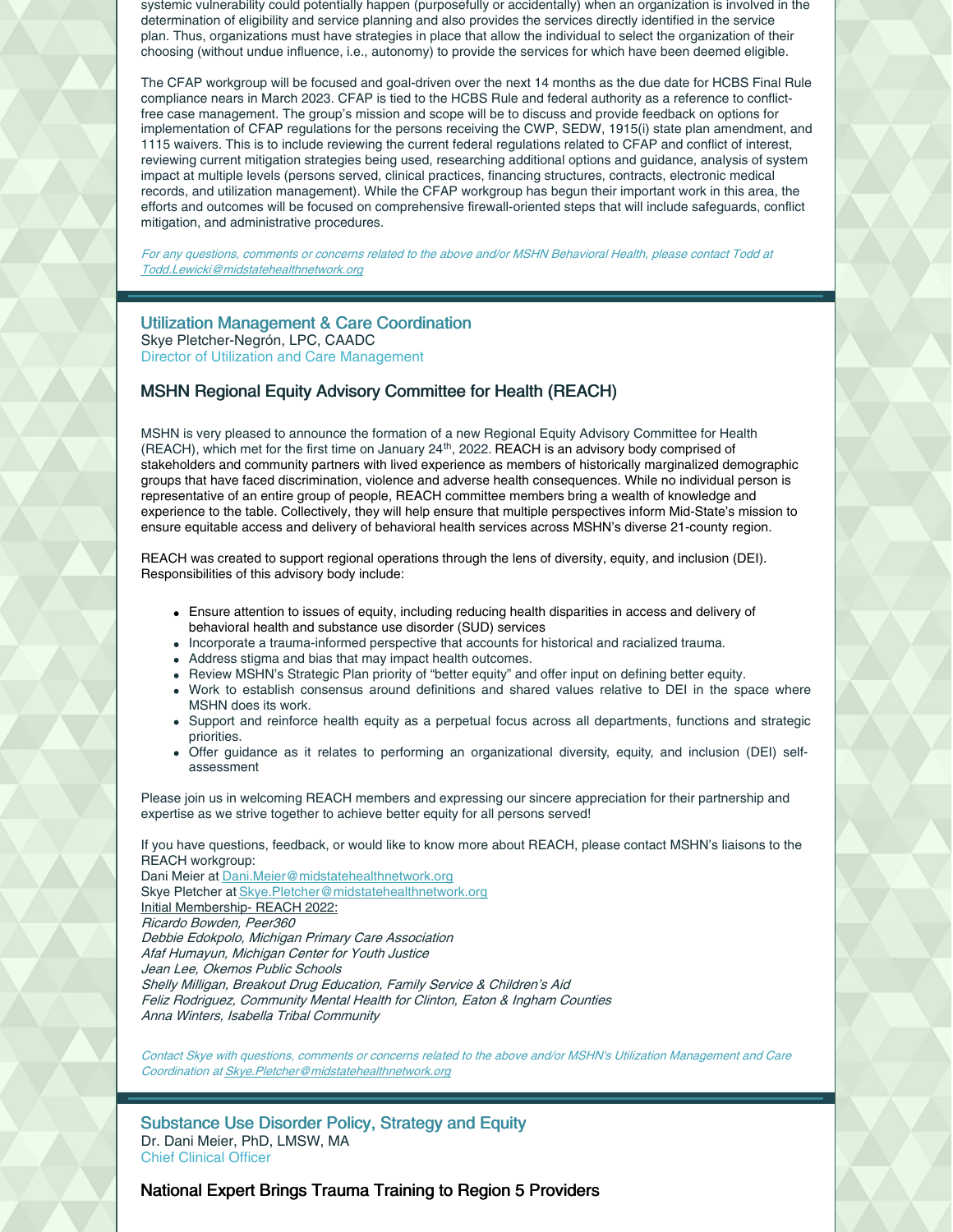In recent decades, there's been a growing and deeper understanding of trauma and its long-term impact on mental and physical health. Individuals who struggle with substance use disorders and/or mental illness have disproportionately high rates of trauma in their history, often as children but also as adults. Trauma can hit at any age, and it can undermine one's sense that the world is ever a safe place.

That trauma is not easy to talk about—even for behavioral health professionals—so in the past, it was sometimes avoided in treatment. The expectation of all providers in MSHN's SUD and CMHSP provider networks—consistent with Michigan Department of Health and Human Services and the Substance Abuse Mental Health Services Administration recommendations—is that a trauma-informed culture underlie all services. Towards that end, MSHN has supported multiple trainings over the years including with world-renowned experts like Stephanie Covington.

Next month using COVID grant funds, MSHN will offer a training with Lisa M. [Najavits](https://nam11.safelinks.protection.outlook.com/?url=https%3A%2F%2Fwww.treatment-innovations.org%2Flisa-najavits.html&data=04%7C01%7C%7Ce9669c56a1384638d0cf08d9e4c63ba2%7C843a070b9fc1420ea2dee05952409d46%7C0%7C0%7C637792362336296830%7CUnknown%7CTWFpbGZsb3d8eyJWIjoiMC4wLjAwMDAiLCJQIjoiV2luMzIiLCJBTiI6Ik1haWwiLCJXVCI6Mn0%3D%7C3000&sdata=yzDIA0WRoQRKKURucFmU9qvbyawx4YRXZUDQybq%2BrGs%3D&reserved=0), PhD, another nationally recognized expert on trauma. With funding from the National Institute on Drug Abuse, Dr. Najavits was working at Harvard Medical School when she developed Seeking Safety, an [evidence-based](https://nam11.safelinks.protection.outlook.com/?url=https%3A%2F%2Fwww.treatment-innovations.org%2Fevid-summary-ss.html&data=04%7C01%7C%7Ce9669c56a1384638d0cf08d9e4c63ba2%7C843a070b9fc1420ea2dee05952409d46%7C0%7C0%7C637792362336296830%7CUnknown%7CTWFpbGZsb3d8eyJWIjoiMC4wLjAwMDAiLCJQIjoiV2luMzIiLCJBTiI6Ik1haWwiLCJXVCI6Mn0%3D%7C3000&sdata=EkbJobqsz3eWcbbE%2BwHQtNThWMTUUR7xM6U%2FIsXpc8g%3D&reserved=0), counseling model to help people attain safety from trauma and/or substance abuse. It addresses both trauma and addiction, but without requiring clients to delve into their own trauma narrative (i.e., the detailed account of disturbing memories). It has been used in many countries and has been translated into numerous languages.

Dr. Najavits, the director of Treatment Innovations, was on the faculty of Harvard Medical School for 25 years, was a research psychologist at the Veterans Affairs hospital in Boston for 12 years, and her major clinical/research interests are substance abuse, trauma, co-morbidity, behavioral addictions, veterans' mental health, communitybased care, development of new psychotherapies, and outcome research. She's authored over 200 professional publications and has consulted widely on public health efforts in addictions and trauma, both nationally and internationally, including to the Substance Abuse Mental Health Services Administration, the National Institutes of Health, the Department of Veterans Affairs, the Surgeon General, the United Nations, and the American Society of Addiction Medicine.

Because MSHN has added better equity and reducing health disparities as a strategic goal, MSHN requested that as part of her training, Dr. Najavits incorporate attention to historical trauma that's part of the lived experience of people of color, immigrants and other minority populations like LGBTQ individuals. Historical trauma that is embedded in the psyche of entire sub-populations of American culture has rarely been addressed in health care and this will be the first time a *Seeking Safety* training is delivered with this important dimension included.

Contact Dani with questions, comments or concerns related to the above and/or MSHN SUD Treatment and Prevention at [Dani.Meier@midstatehealthnetwork.org](mailto:Dani.Meier@midstatehealthnetwork.org)

Substance Use Disorder Providers and Operations Dr. Trisha Thrush, PhD, LMSW Director of SUD Services and Operations

### Addressing Stigma with First Responders

Stigma is a pervasive and toxic challenge for those who struggle with mental illness and substance use disorders. Even the word *stigma* has its roots in negative connotations (in ancient Greece, a stigma was a brand to mark slaves or criminals).

While mental illness is not framed any more (at least in the mainstream) as divine judgment for sin or possession by demons, attitudes remain that folks struggling with depression or anxiety should "just get it together" and pull themselves up by their bootstraps. In the case of people struggling with a substance use disorder (SUD), judgment that implies weak moral character persists in American society. Greater understanding of the neuro-science of addiction has helped reframe SUDs for those in the behavioral health field, but the general public is often less forgiving. Stigma persists even within the helping professions: first responders for example.

To address this in one Region 5 community, Peer360, a MSHN-contracted community recovery organization is working with the Saginaw Police Department and Emergency Medical Technicians (EMTs) at MMRs (Mobile Medical Response) to offer training sessions focused on the vulnerable populations they often encounter, individuals who have overdosed for example or who are intoxicated with alcohol or under the influence of other substances. Law enforcement and EMTs have hard jobs and are themselves often at significant personal risk to their own safety. And for police in particular, the criminalization of drugs since the 1970s has framed a medical crisis as a law-and-order issue, as one with good guys and bad guys. Fortunately, that tide has shifted in recent years, but attitudes and perceptions can be entrenched.

As the people who are often first on the scene with a person under the influence of substances, it's helpful for first responders to have an understanding of the people they encounter and to develop the same compassion for a person in crisis with an SUD as they bring to a person who may have just had a heart attack or taken a fall on the ice. Peer 360 employs peers who are in recovery and have lived experience of struggles with a SUD. As they share their journeys to recovery, police and EMT staff get to see—perhaps for the first time—the humanity of people with a SUD who they might have viewed previously through the distorted lens of unconscious bias rooted in stigma.

Peer 360 Director, Ricardo Bowden, reports that members of law enforcement and MMR personnel have engaged fully in these conversations, and they've conveyed heartfelt appreciation to hear from people with lived experience, to see the hope in their examples of recovery, and to hear that many people in recovery often credit their legal involvements and emergency response interactions as the "jump start" they needed to start their journey to